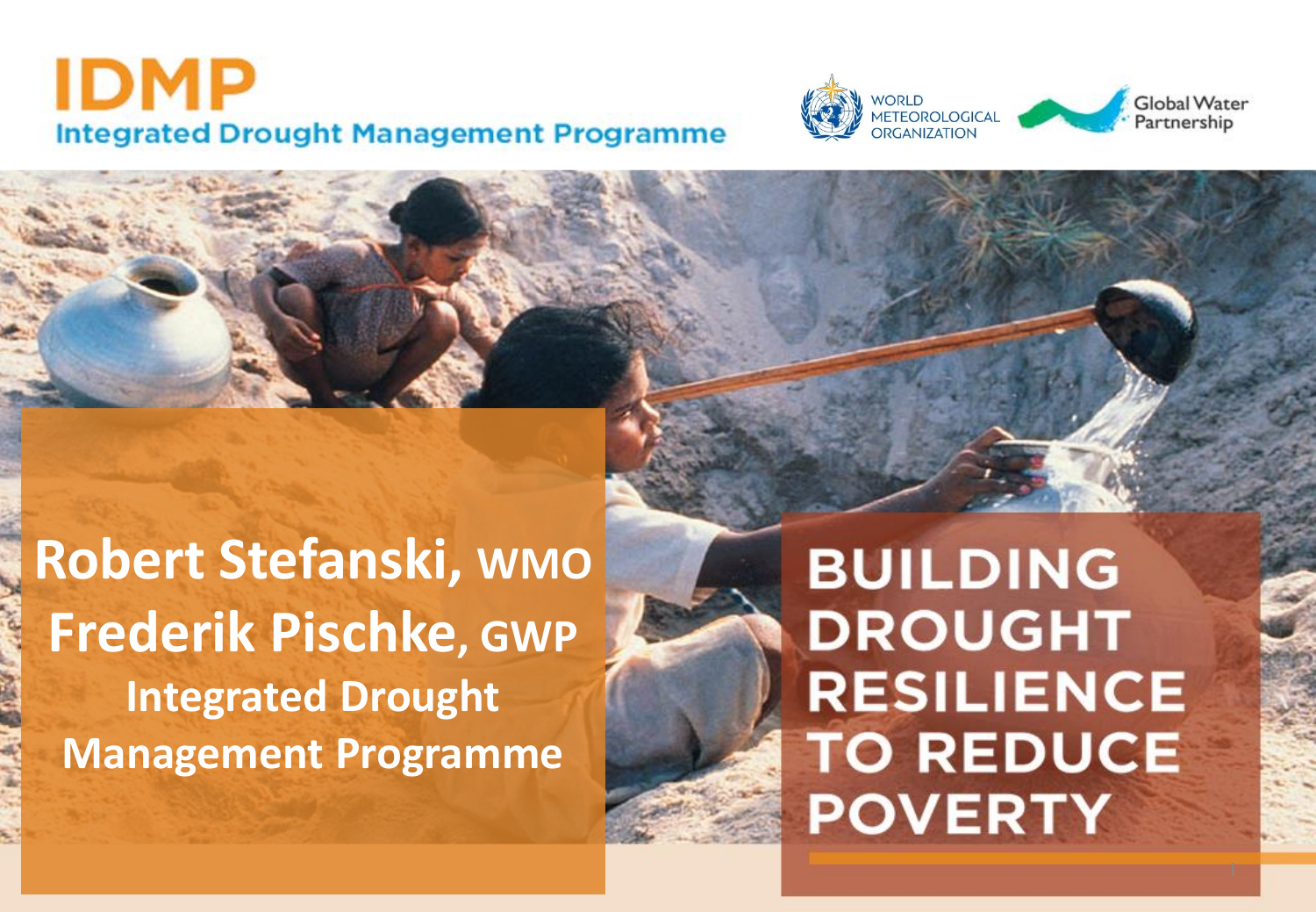# **IDMP Background**

IDMP was launched by WMO and GWP in 2013 at the High-Level Meeting on National Drought Policies (HMNDP) to support implementation of the HMNDP outcomes

[Excerpt of HMNDP final declaration, emphasis added]

- *Develop proactive drougth impact mitigation, preventive and planning measures, risk management, fostering of science, appropriate technology and innovation, public outreach and resource management as key elements of effective national drought policy*
- **Promote greater collaboration** to enhance the quality of *local/national/regional/global observation networks and delivery systems*
- *Improve public awareness of drought risk and preparedness for drought*
- *Consider, where possible [...]risk reduction, risk sharing and risk transfer tools in drought management plans*
- *Link drought management plans to local/national development policies*

**IDMP website: www.droughtmanagment.info**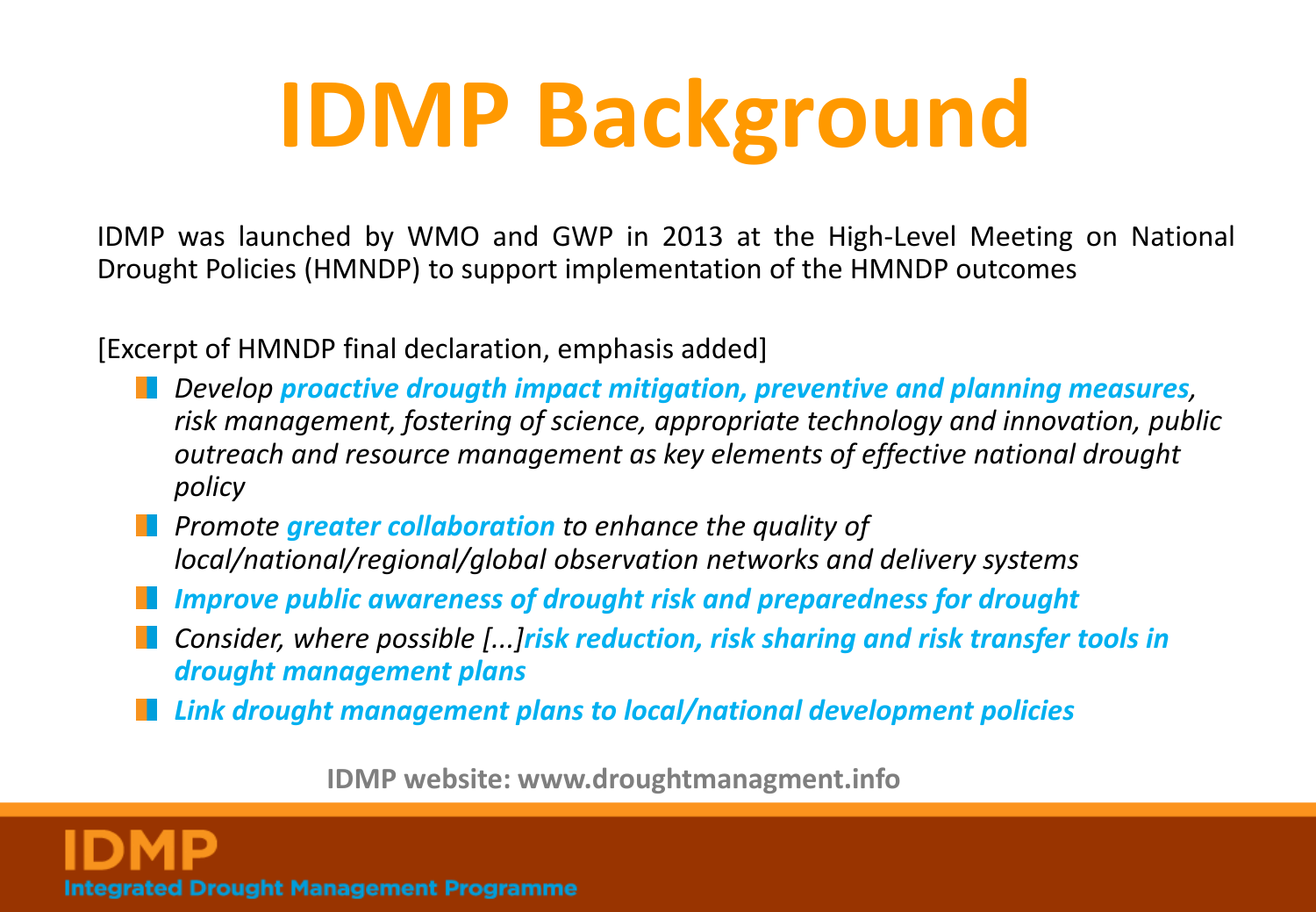# **3 Pillars of IDM**

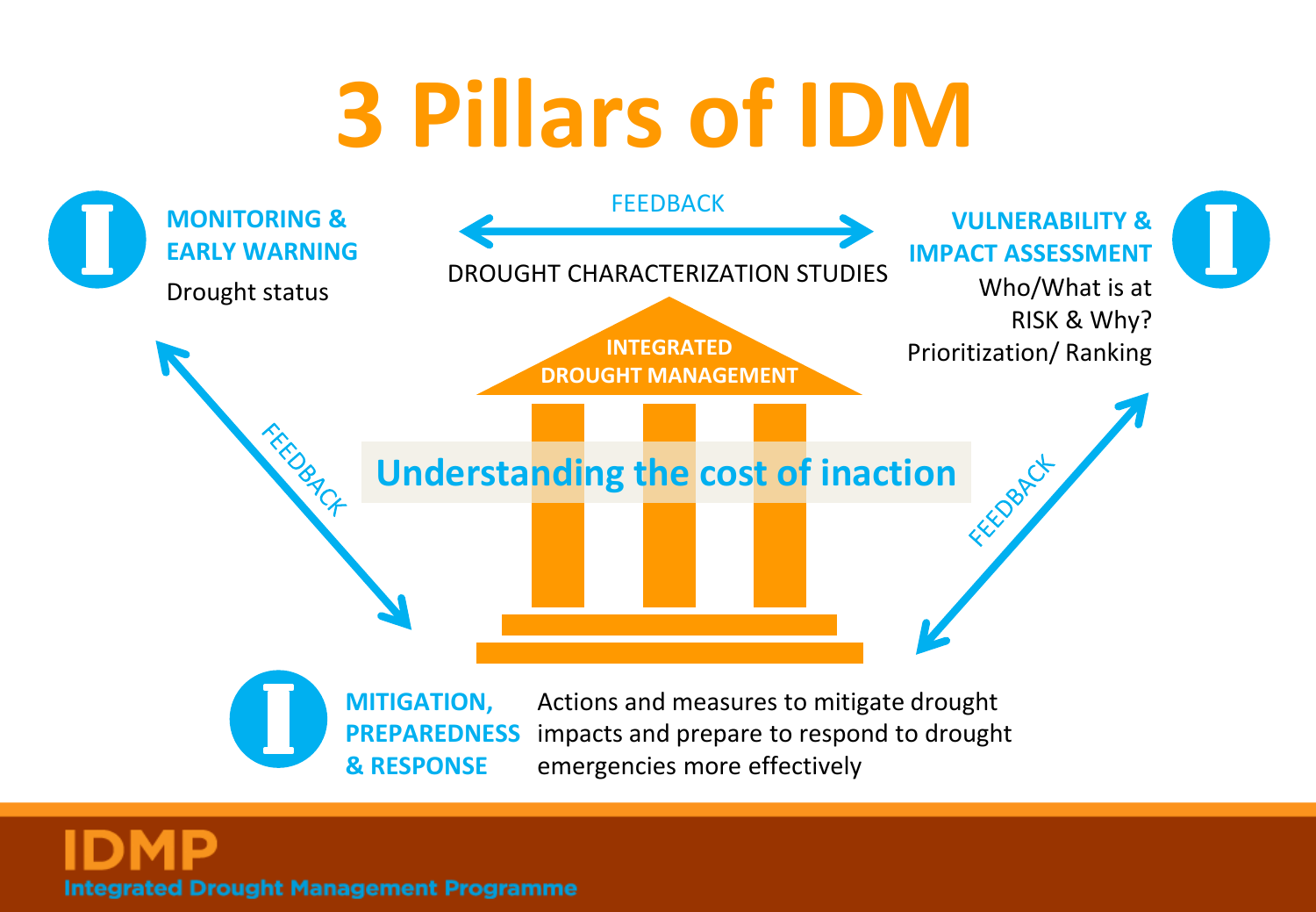# **IDMP Approach 1/2**

### **Proactive rather than Reactive:**

- Focus on drought prevention, mitigation, vulnerability reduction, planning and preparedness (including monitoring and early warning)
- Consider all aspects of disaster risk management and shift the focus to Risk Management (rather than crisis management)

## **Horizontal Integration:**

- Draws on the principles of Integrated Water Resources Management
- Bring together partners from different disciplines and sectors to find solutions (sectoral approaches from the past are limited in reducing drought impacts)
- Highlight approaches to Integrated Drought Management of its partners, with a spirit that more can be achieved working together

## **Vertical Integration:**

- Connects and exchanges experiences among the global, regional, national and local level
- Principles of Integrated Drought Management are adapted to the context applied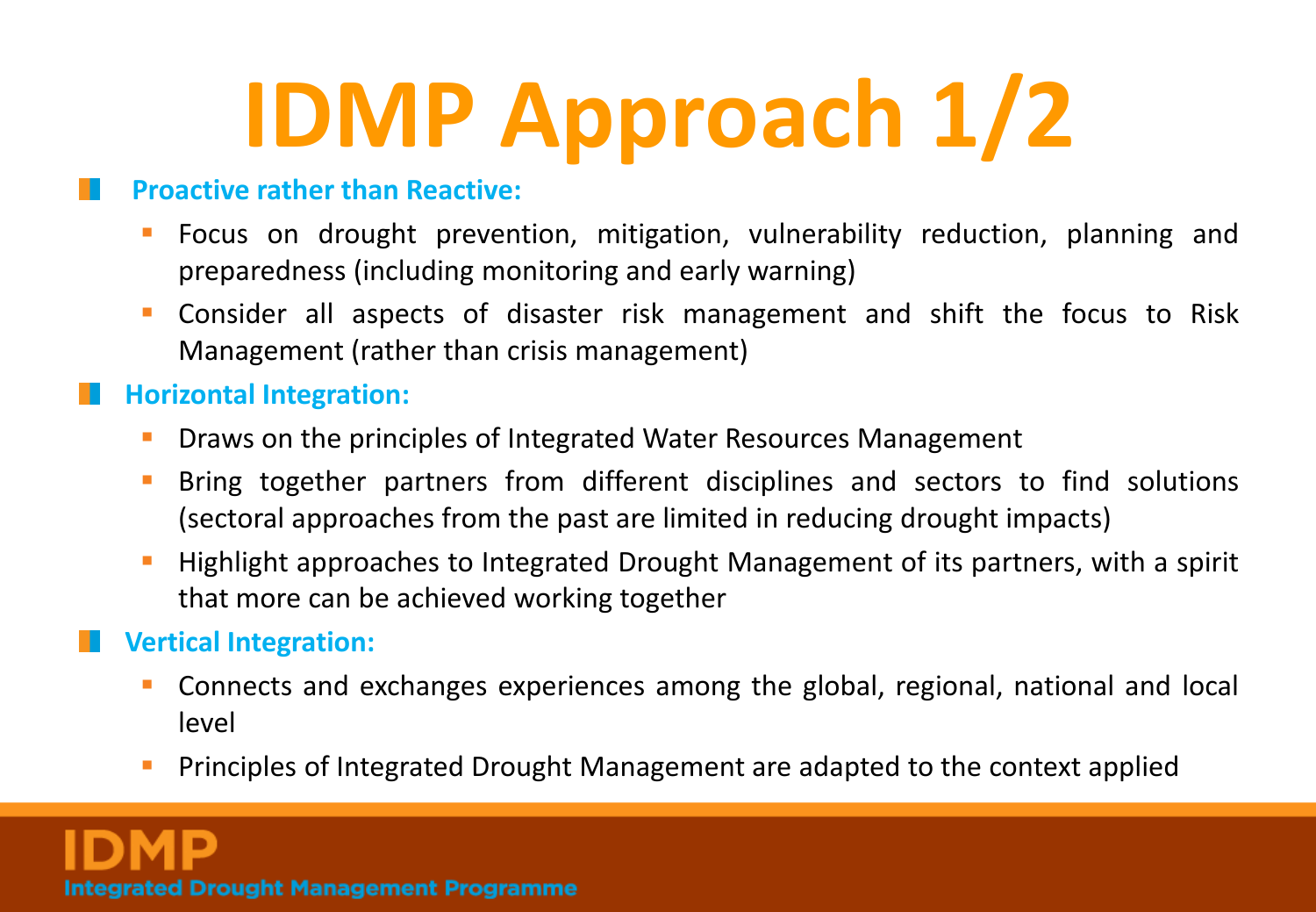# **IDMP Approach 2/2**

### **Knowledge Sharing – "Clearinghouse of Information":**

- Connect knowledge providers with those seeking knowledge (IDM HelpDesk)
- Provide entry points to understand and apply the principles of Integrated Drought Management, pointing as much as possible to existing knowledge (see National Drought Management Policy Guidelines)
- **Rather than producing new scientific/ highly technical knowledge, the IDMP closes** gaps in knowledge and in communicating/applying existing knowledge (see Handbook on Drought Indicators and Indices)

### **Demonstration Projects**: M.

- Innovation applying the principles of Integrated drought management
- Build on existing efforts that are scalable and make a significant contribtion to building drought resilience through an integrated approach

## **Develop Capacities:**

 Through the above and closing gaps where necessary through trainings that add value and collaboration with partners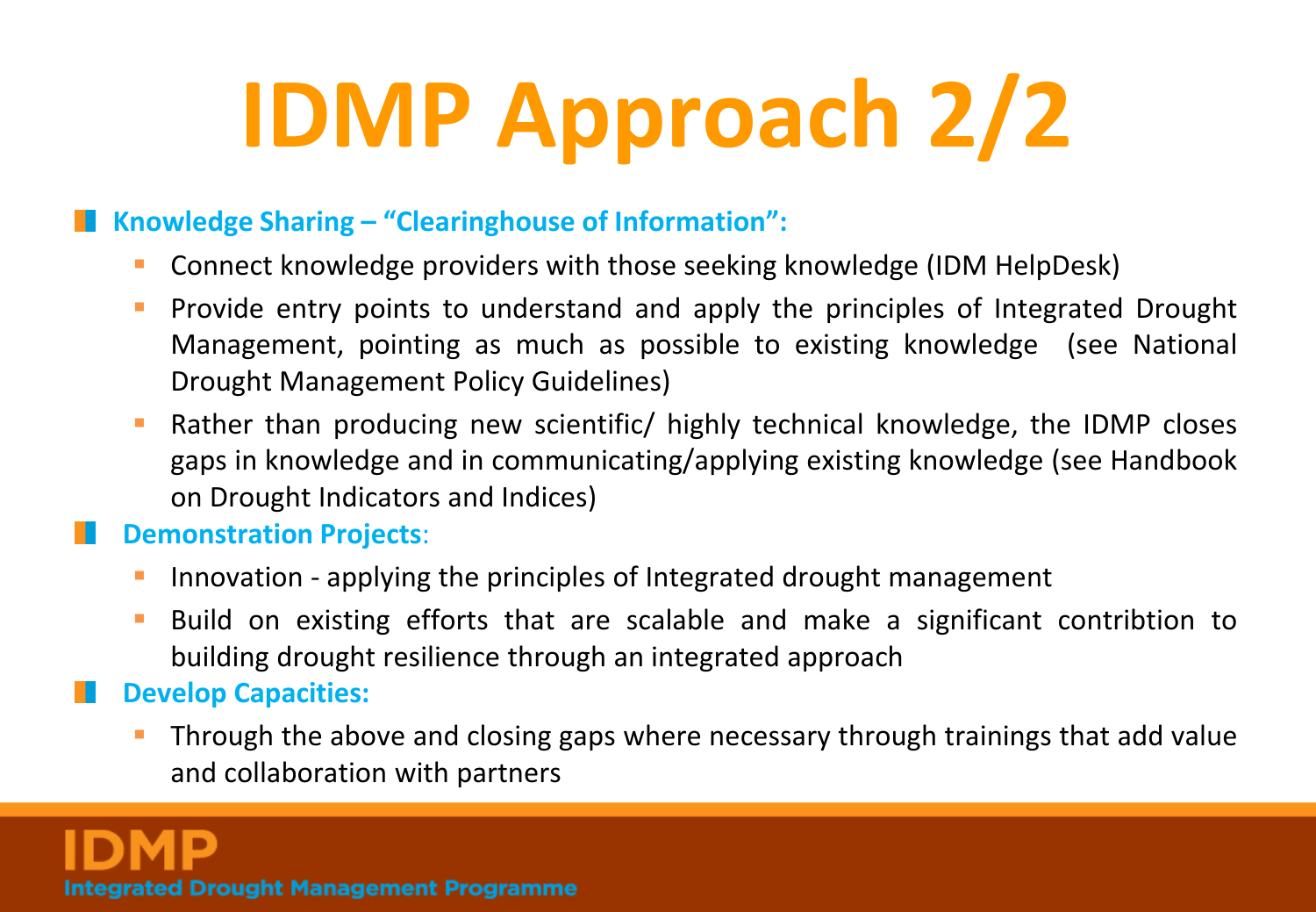# **Activities**

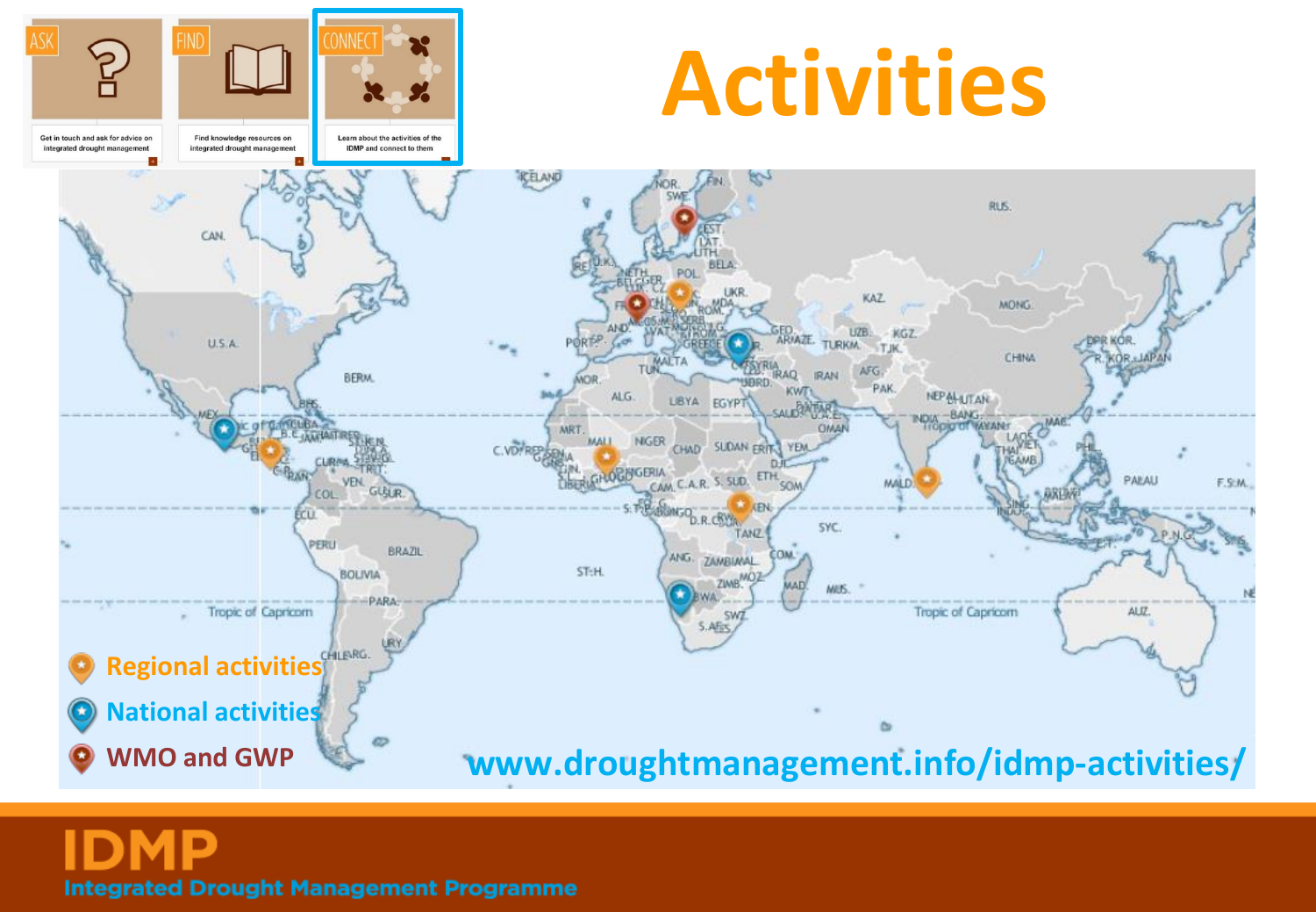## **Initial Discussions IDMP Advisory Committee**

- Costs of Inaction and Benefits of Action
	- **Avoided costs** of inaction (i.e. reduced drought impacts and savings in relief)
	- **Co-benefits** of drought mitigation actions and **no- and low-regret** options
- How do lessons learned translate into actions

Obstacles in the transition from crisis to risk management

- political will
- Perverse incentives, e.g. emergency funds
- lack of resources
- short term and conflicting priorities
- targeting and effectiveness of interventions

– ...

• Synthesise existing knowledge and convene experts to decide on way forward

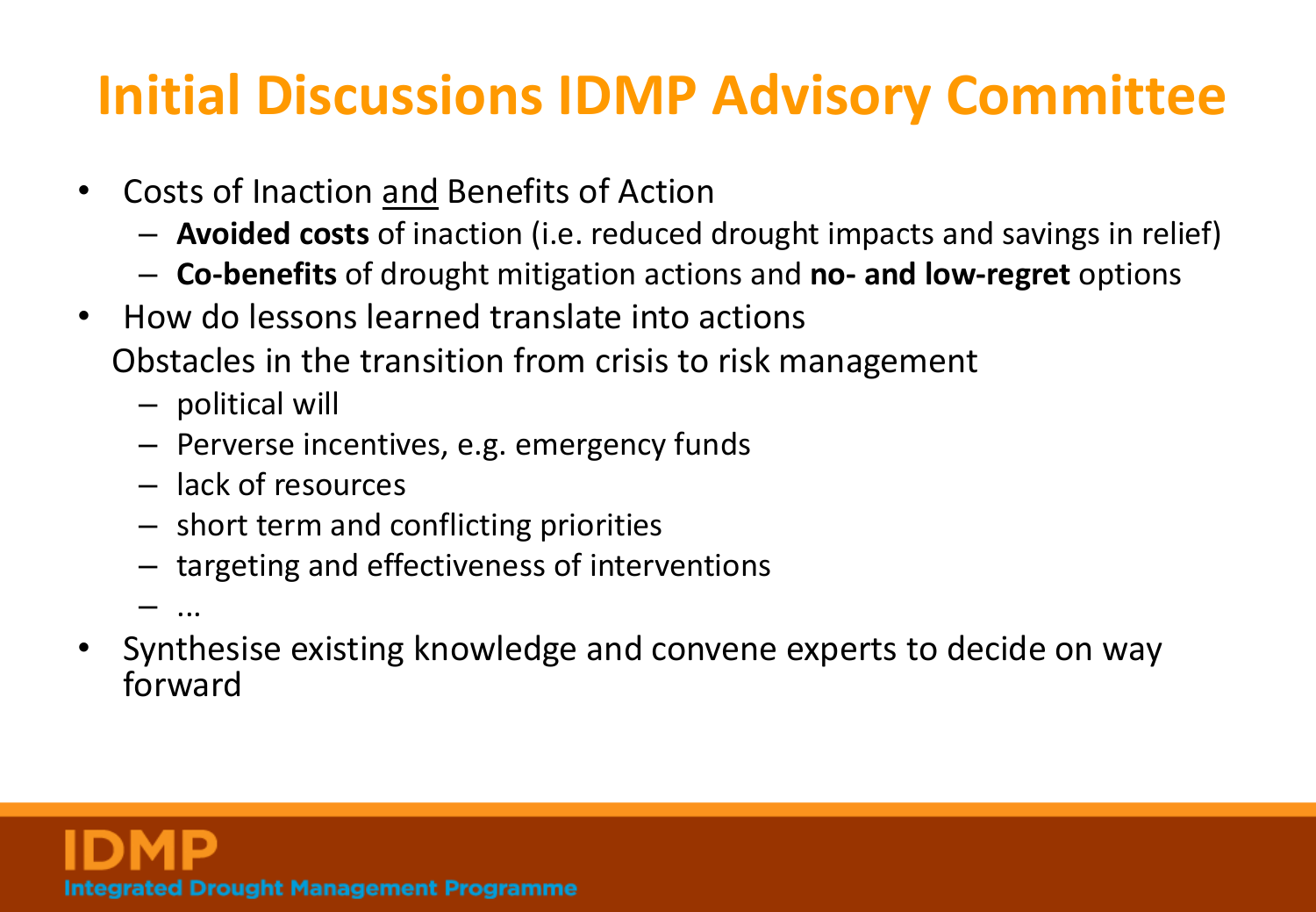## **Expert Group Meeting Sept. 2016**



- Evidence gap slow transition from reactive to proactive drought risk mgmt
- No comparable performance metrics
- **No consistent cataloguing of costs and benefits**
- Development of **a common template for assessments**
- **Costs of action**: should cover the costs of the intervention, as well as potential institutional costs
- Focus on scarcity of water within drought "**water scarcity during drought events**" with socio-economic consequences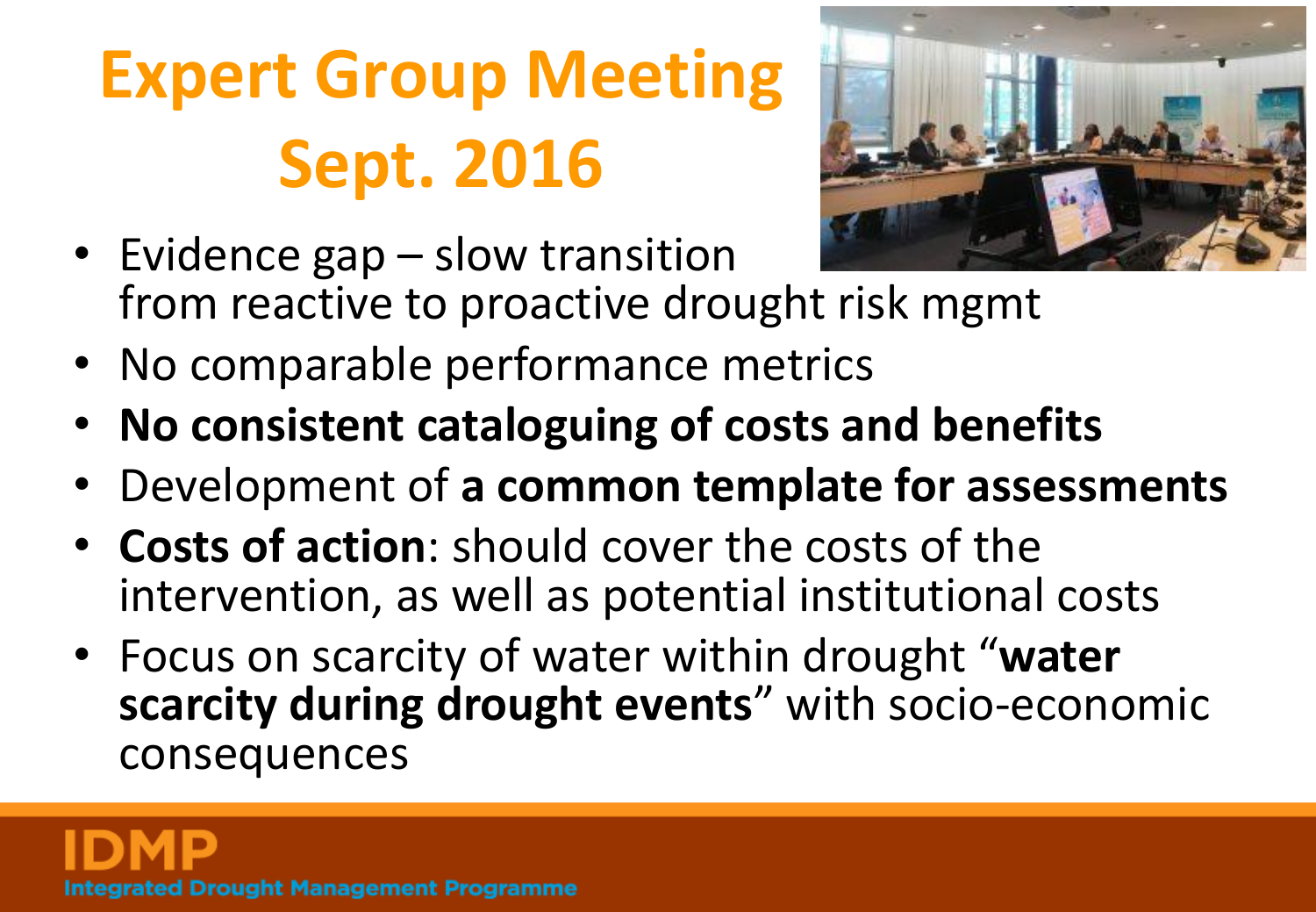**Expert Group Meeting Sept. 2016**



## **Discussion: Addressing obstacles and opportunities**

- **Cognitive failure**
- **Institutional failures**
- **Information failure**
	- Possible way forward focus on **co-benefits of drought preparedness and drought mitigation**, as ways to guarantee that actors will take steps.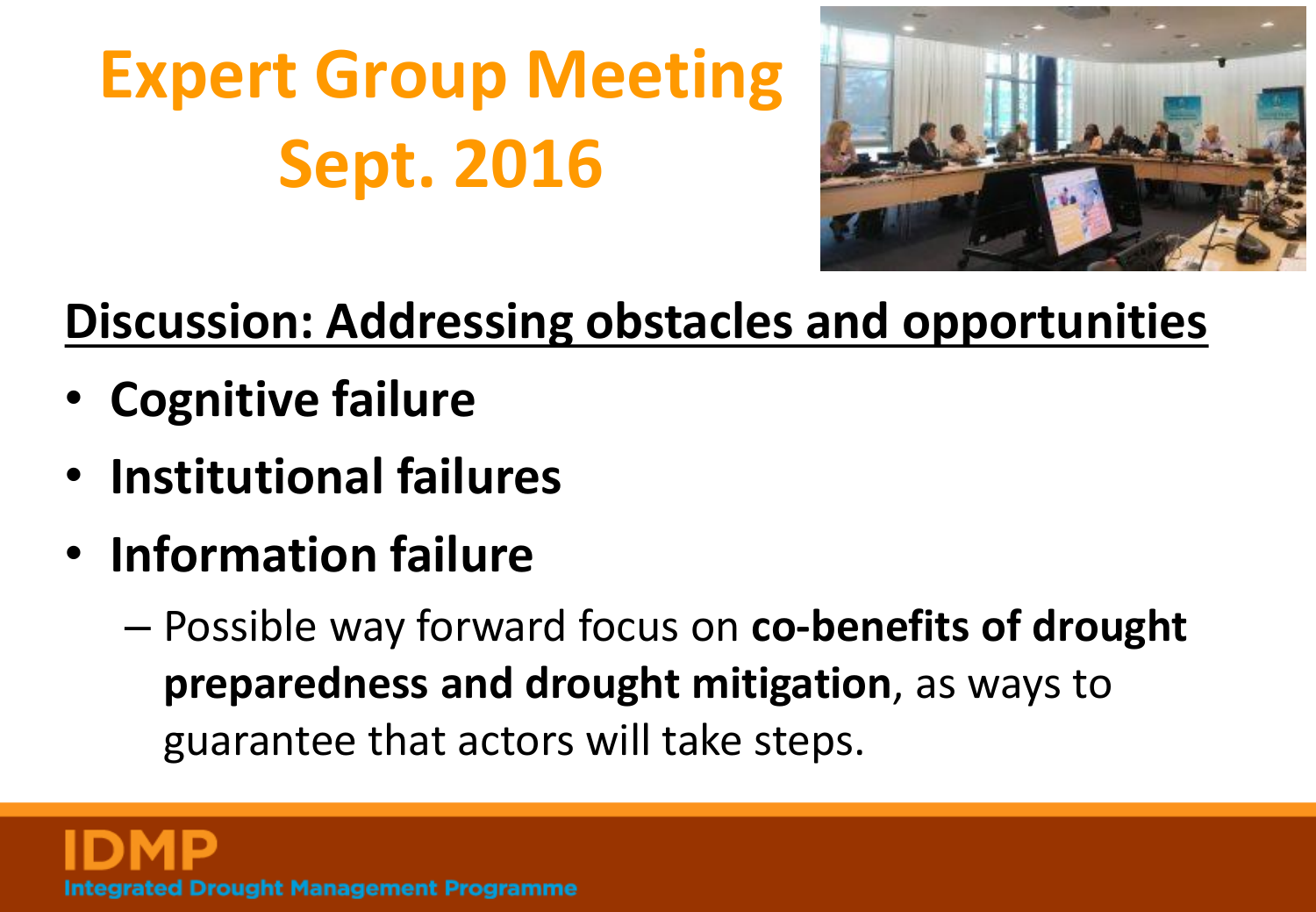## **EGM – emerging points**

- Framework or structured way of looking at impacts, direct and indirect, by sectors (agriculture, industries, health, tourism, environment, …) seems necessary.
- Build up evidence base
- Tracking benefits to different sectors, costs of inaction, costs of action, benefits without drought event, is necessary but challenging
- Value in developing compatible and comparable methodologies – handbook on performance metrics
- $\checkmark$  Publish Literature Review as Working Paper with comments from EGM
- $\checkmark$  Larger Workshop to start address knowledge gaps